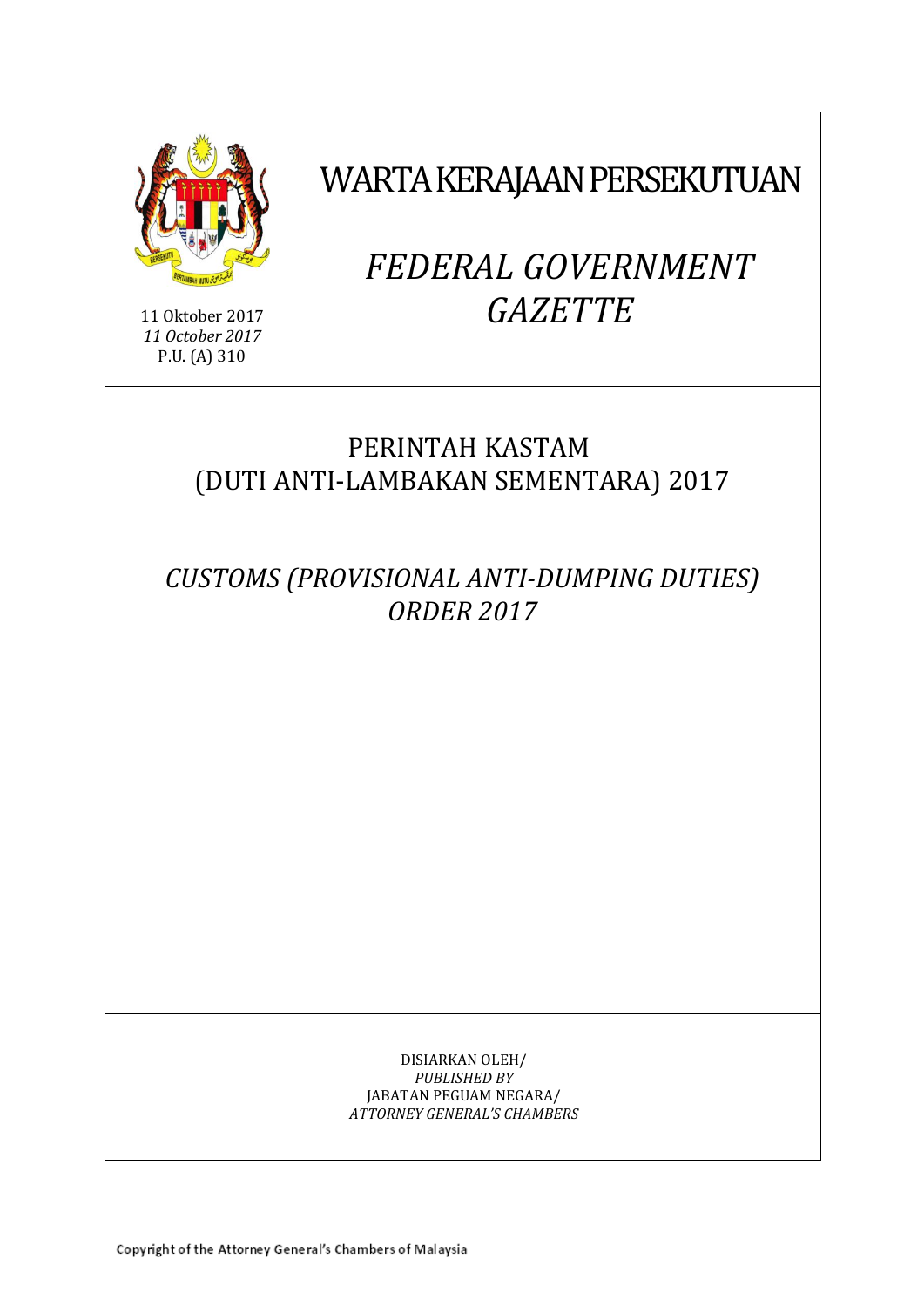#### AKTA DUTI TIMBAL BALAS DAN ANTI-LAMBAKAN 1993 DAN AKTA KASTAM 1967

#### PERINTAH KASTAM (DUTI ANTI-LAMBAKAN SEMENTARA) 2017

PADA menjalankan kuasa yang diberikan oleh seksyen 24 Akta Duti Timbal Balas dan Anti-Lambakan 1993 [*Akta 504*] dan subseksyen 11(1) Akta Kastam 1967 [*Akta 235*], Menteri membuat perintah yang berikut:

#### **Nama dan permulaan kuat kuasa**

1. (1) Perintah ini bolehlah dinamakan **Perintah Kastam (Duti Anti-Lambakan Sementara) 2017**.

(2) Perintah ini berkuat kuasa bagi tempoh mulai 12 Oktober 2017 hingga 8 Februari 2018.

#### **Duti anti-lambakan sementara**

2. Duti anti-lambakan sementara hendaklah dilevi terhadap dan dibayar oleh pengimport berkenaan dengan barang-barang yang dinyatakan dalam ruang (1) dan (2) Jadual yang dieksport dari negara yang dinyatakan dalam ruang (3) ke dalam Malaysia oleh pengeluar atau pengeksport yang dinyatakan dalam ruang (4) pada kadar yang dinyatakan dalam ruang (5).

#### **Cagaran**

3. Duti anti-lambakan sementara yang dilevi di bawah Perintah ini hendaklah dijamin oleh suatu cagaran yang sama amaunnya dengan amaun duti yang dilevi.

#### **Penjenisan barang-barang**

4. (1) Penjenisan barang-barang yang dinyatakan dalam Jadual hendaklah mematuhi Rukun-Rukun Tafsiran dalam Perintah Duti Kastam 2017 [*P.U. (A) 5/2017*].

(2) Nombor kepala atau subkepala yang dinyatakan dalam ruang (1) Jadual diperuntukkan bagi kemudahan rujukan dan tidak mempunyai kesan mengikat terhadap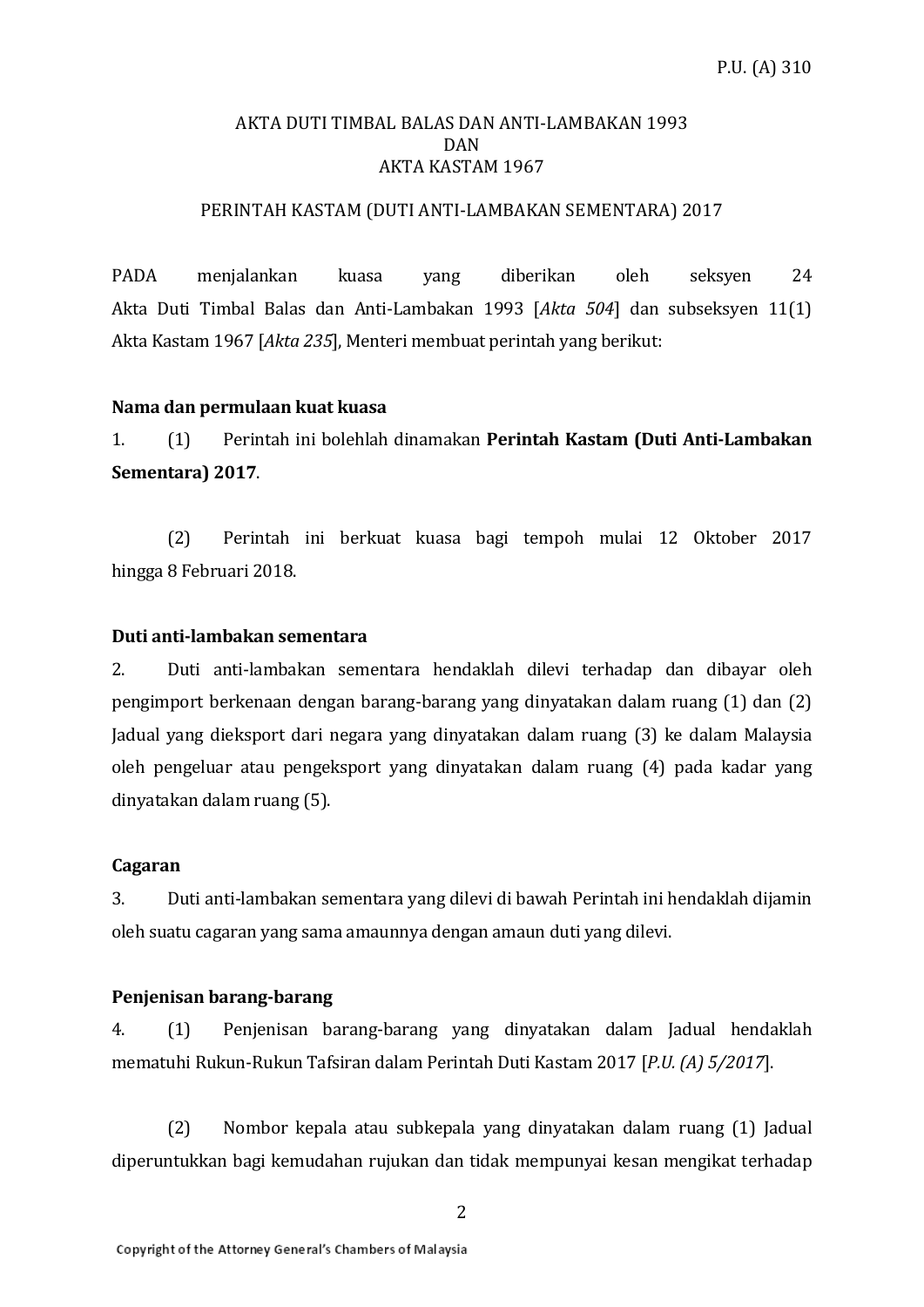penjenisan barang-barang yang diperihalkan dalam ruang (2).

#### **Kesan terhadap duti import dan cukai barang dan perkhidmatan**

5. Pengenaan duti anti-lambakan sementara di bawah Perintah ini tidaklah menjejaskan pengenaan dan pemungutan—

- *(a)* duti import di bawah Akta Kastam 1967; dan
- *(b)* cukai barang dan perkhidmatan di bawah Akta Cukai Barang dan Perkhidmatan 2014 [*Akta 762*].

#### JADUAL

#### [Perenggan 2]

#### DUTI ANTI-LAMBAKAN SEMENTARA

| (1)                                                                                                                             | (2)                                                                                                                                                                                                                                                              | (3)                         | (4)                                      | (5)                                                                                            |
|---------------------------------------------------------------------------------------------------------------------------------|------------------------------------------------------------------------------------------------------------------------------------------------------------------------------------------------------------------------------------------------------------------|-----------------------------|------------------------------------------|------------------------------------------------------------------------------------------------|
| <b>Nombor</b><br>Kepala/<br>Subkepala<br>mengikut<br>Kod H.S.<br>(Kod AHTN)                                                     | Perihalan<br>Barang-Barang                                                                                                                                                                                                                                       | Negara                      | Pengeluar/Pengeksport                    | Kadar Duti<br>[Peratusan (%)<br>daripada<br>Nilai Kos,<br>Insurans dan<br>Tambang<br>$(KIT)$ ] |
| 7219.31.00 00,<br>7219.32.00 00,<br>7219.33.00 00,<br>7219.34.00 00.<br>7219.35.00 00,<br>7220.20.10 00<br>dan<br>7220.20.90 00 | Keluli tahan karat<br>gulungan<br>sejuk<br>bentuk<br>dalam<br>gegelung,<br>kepingan<br>atau<br>bentuk<br>apa-apa<br>lain<br>dengan<br>tidak<br>ketebalan<br>lebih daripada 6.5<br>milimeter<br>dan<br>kelebaran<br>tidak<br>lebih<br>daripada<br>1,600 milimeter | Republik<br>Rakyat<br>China | Shanxi Taigang Stainless Steel Co., Ltd. | 14.64%                                                                                         |
|                                                                                                                                 |                                                                                                                                                                                                                                                                  |                             | Lain-lain                                | 23.95%                                                                                         |
|                                                                                                                                 |                                                                                                                                                                                                                                                                  | Republik<br>Korea           | Hyundai BNG Steel Co., Ltd.              | Nil                                                                                            |
|                                                                                                                                 |                                                                                                                                                                                                                                                                  |                             | Hyundai Steel Company                    | Nil                                                                                            |
|                                                                                                                                 |                                                                                                                                                                                                                                                                  |                             | <b>POSCO</b>                             | Nil                                                                                            |
|                                                                                                                                 |                                                                                                                                                                                                                                                                  |                             | Lain-lain                                | 7.27%                                                                                          |
|                                                                                                                                 |                                                                                                                                                                                                                                                                  | Chinese<br>Taipei           | Chia Far Industrial Factory Co., Ltd.    | 19.78%                                                                                         |
|                                                                                                                                 |                                                                                                                                                                                                                                                                  |                             | Chien Shing Stainless Steel Co., Ltd.    | 52.17%                                                                                         |
|                                                                                                                                 |                                                                                                                                                                                                                                                                  |                             | D&S Global Limited                       | 44.38%                                                                                         |
|                                                                                                                                 |                                                                                                                                                                                                                                                                  |                             | Tang Eng Iron Works Co., Ltd.            | 31.88%                                                                                         |
|                                                                                                                                 |                                                                                                                                                                                                                                                                  |                             | <b>Walsin Lihwa Corporation</b>          | 13.77%                                                                                         |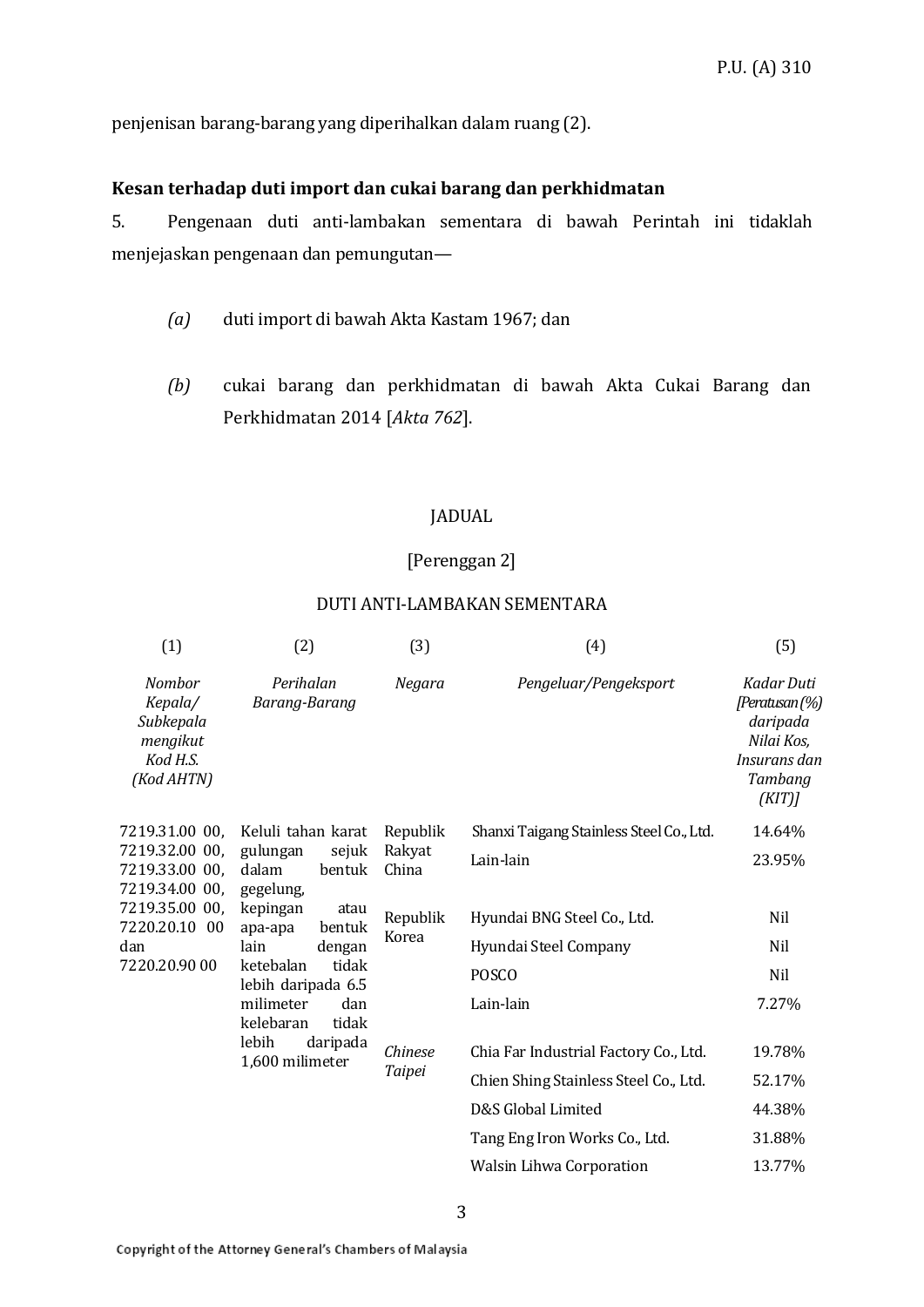| (1)                                                                         | (2)                        | (3)      | (4)                           | (5)                                                                                         |
|-----------------------------------------------------------------------------|----------------------------|----------|-------------------------------|---------------------------------------------------------------------------------------------|
| <b>Nombor</b><br>Kepala/<br>Subkepala<br>mengikut<br>Kod H.S.<br>(Kod AHTN) | Perihalan<br>Barang-Barang | Negara   | Pengeluar/Pengeksport         | Kadar Duti<br>[Peratusan (%)]<br>daripada<br>Nilai Kos,<br>Insurans dan<br>Tambang<br>(KIT) |
|                                                                             |                            |          | Yieh United Steel Corporation | 21.15%                                                                                      |
|                                                                             |                            |          | Lain-lain                     | 52.17%                                                                                      |
|                                                                             |                            |          |                               |                                                                                             |
|                                                                             |                            | Thailand | POSCO-Thainox                 | 24.88%                                                                                      |
|                                                                             |                            |          | Lain-lain                     | 111.61%                                                                                     |

# Dibuat 10 Oktober 2017 [SULIT KE.HT(96)669/12-249 Klt.7 SK.13(5);Perb.0.9060/18(SJ.32)(9); PN(PU2)338D/III]

#### DATUK SERI JOHARI BIN ABDUL GHANI *Menteri Kewangan Kedua*

[*Akan dibentangkan di Dewan Rakyat menurut subseksyen 11(2) Akta Kastam 1967*]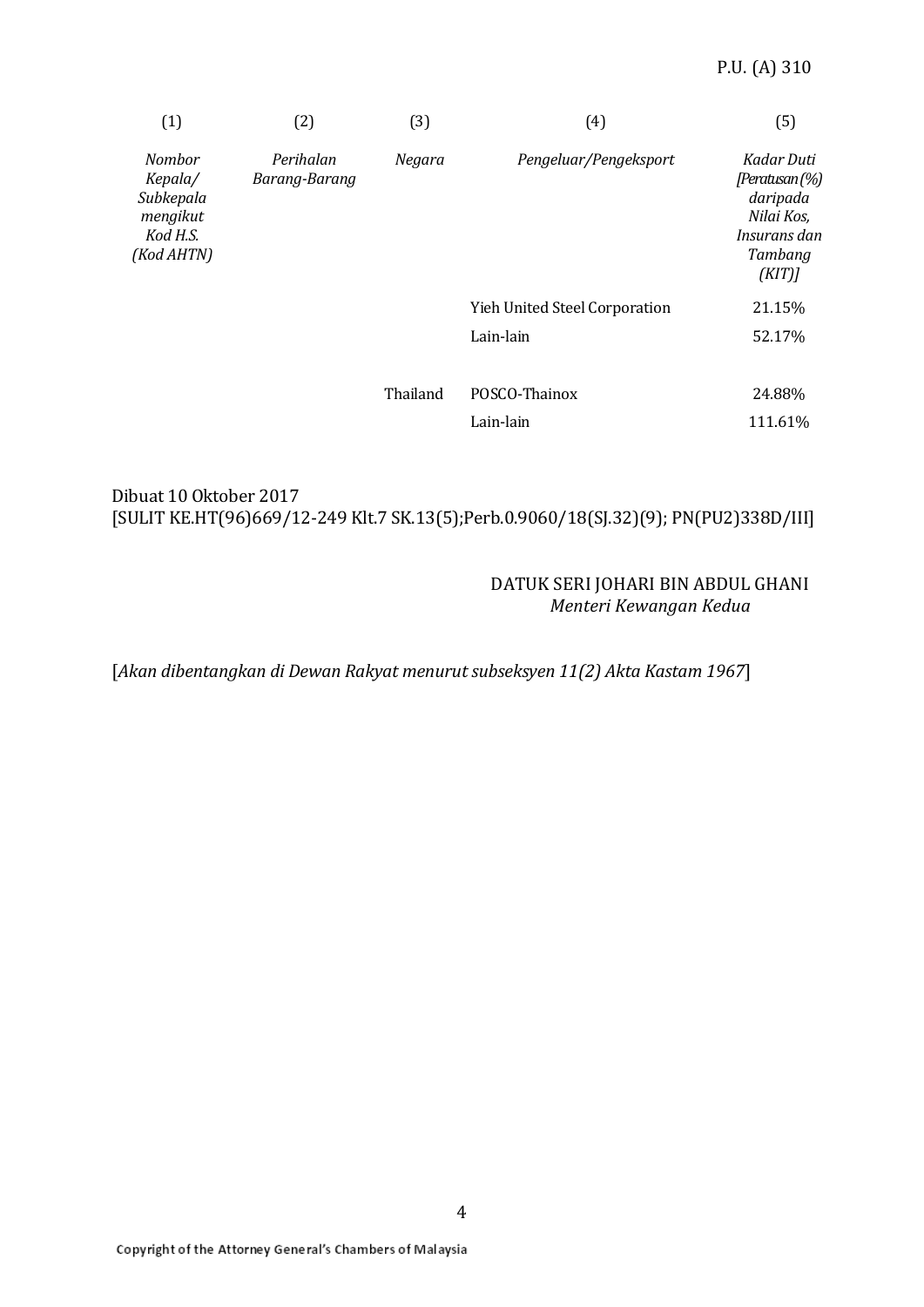#### COUNTERVAILING AND ANTI-DUMPING DUTIES ACT 1993 AND CUSTOMS ACT 1967

#### CUSTOMS (PROVISIONAL ANTI-DUMPING DUTIES) ORDER 2017

IN exercise of the powers conferred by section 24 of the Countervailing and Anti-Dumping Duties Act 1993 [*Act 504*] and subsection 11(1) of the Customs Act 1967 [*Act 235*], the Minister makes the following order:

#### **Citation and commencement**

1. (1) This order may be cited as the **Customs (Provisional Anti-Dumping Duties) Order 2017**.

(2) This Order has effect for the period from 12 October 2017 to 8 February 2018.

#### **Provisional anti-dumping duties**

2. Provisional anti-dumping duties shall be levied on and paid by the importers in respect of the goods specified in columns (1) and (2) of the Schedule exported from the countries specified in column (3) into Malaysia by the producers or exporters specified in column (4) at the rates specified in column (5).

#### **Security**

3. The provisional anti-dumping duties levied under this Order shall be guaranteed by a security which amount is equal to the amount of duties levied.

### **Classification of goods**

4. (1) The classification of goods specified in the Schedule shall comply with the Rules of Interpretation in the Customs Duties Order 2017 [*P.U. (A) 5/2017*].

(2) The heading or subheading numbers specified in column (1) of the Schedule are provided for ease of reference and have no binding effect on the classification of goods described in column (2).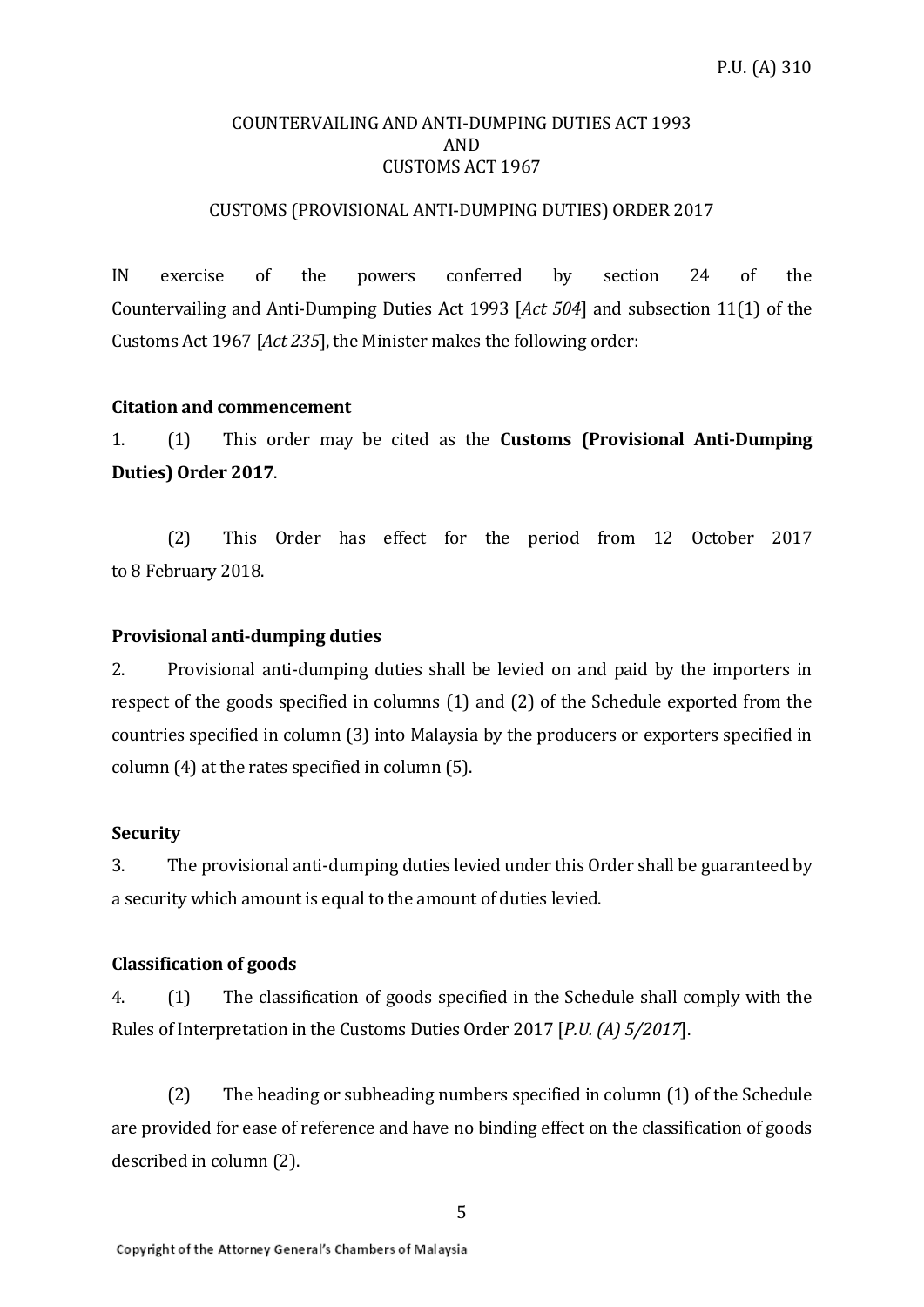#### **Effect on import duties and goods and services tax**

5. The imposition of provisional anti-dumping duties under this Order is without prejudice to the imposition and collection of —

- *(a)* import duties under the Customs Act 1967; and
- *(b)* goods and services tax under the Goods and Services Tax Act 2014 [*Act 762*].

#### **SCHEDULE**

#### [Paragraph 2]

#### PROVISIONAL ANTI-DUMPING DUTIES

| (1)                                                                                   | (2)                                                                                       | (3)       | (4)                                      | (5)                                                                                                  |
|---------------------------------------------------------------------------------------|-------------------------------------------------------------------------------------------|-----------|------------------------------------------|------------------------------------------------------------------------------------------------------|
| Heading/<br>Subheading<br><b>Numbers</b><br>according to<br>H.S. Code<br>(AHTN Code)  | Description of<br>Goods                                                                   | Countries | Producers/Exporters                      | Rate of Duties<br>[Percentage (%)<br>of the Cost,<br>Insurance and<br>Freight (CIF)<br><i>Value]</i> |
| 7219.31.00 00,                                                                        | Cold<br>rolled                                                                            | People's  | Shanxi Taigang Stainless Steel Co., Ltd. | 14.64%                                                                                               |
| 7219.32.00 00,<br>7219.33.00 00,<br>7219.34.00 00,<br>7219.35.00 00,<br>7220.20.10 00 | stainless steel<br>in coils, sheets<br>or any other<br>form with the<br>thickness<br>of   | Republic  | Others                                   | 23.95%                                                                                               |
|                                                                                       |                                                                                           | of China  |                                          |                                                                                                      |
| and<br>7220.20.90 00,                                                                 | not more than<br>6.5 millimetres<br>and width of<br>not more than<br>1,600<br>millimetres | Republic  | Hyundai BNG Steel Co., Ltd.              | Nil                                                                                                  |
|                                                                                       |                                                                                           | of Korea  | Hyundai Steel Company                    | Nil                                                                                                  |
|                                                                                       |                                                                                           |           | <b>POSCO</b>                             | Nil                                                                                                  |
|                                                                                       |                                                                                           |           | Others                                   | 7.27%                                                                                                |
|                                                                                       |                                                                                           | Chinese   | Chia Far Industrial Factory Co., Ltd.    | 19.78%                                                                                               |
|                                                                                       |                                                                                           | Taipei    | Chien Shing Stainless Steel Co., Ltd.    | 52.17%                                                                                               |
|                                                                                       |                                                                                           |           | D&S Global Limited                       | 44.38%                                                                                               |
|                                                                                       |                                                                                           |           | Tang Eng Iron Works Co., Ltd.            | 31.88%                                                                                               |
|                                                                                       |                                                                                           |           | <b>Walsin Lihwa Corporation</b>          | 13.77%                                                                                               |
|                                                                                       |                                                                                           |           | Yieh United Steel Corporation            | 21.15%                                                                                               |
|                                                                                       |                                                                                           |           | <b>Others</b>                            | 52.17%                                                                                               |